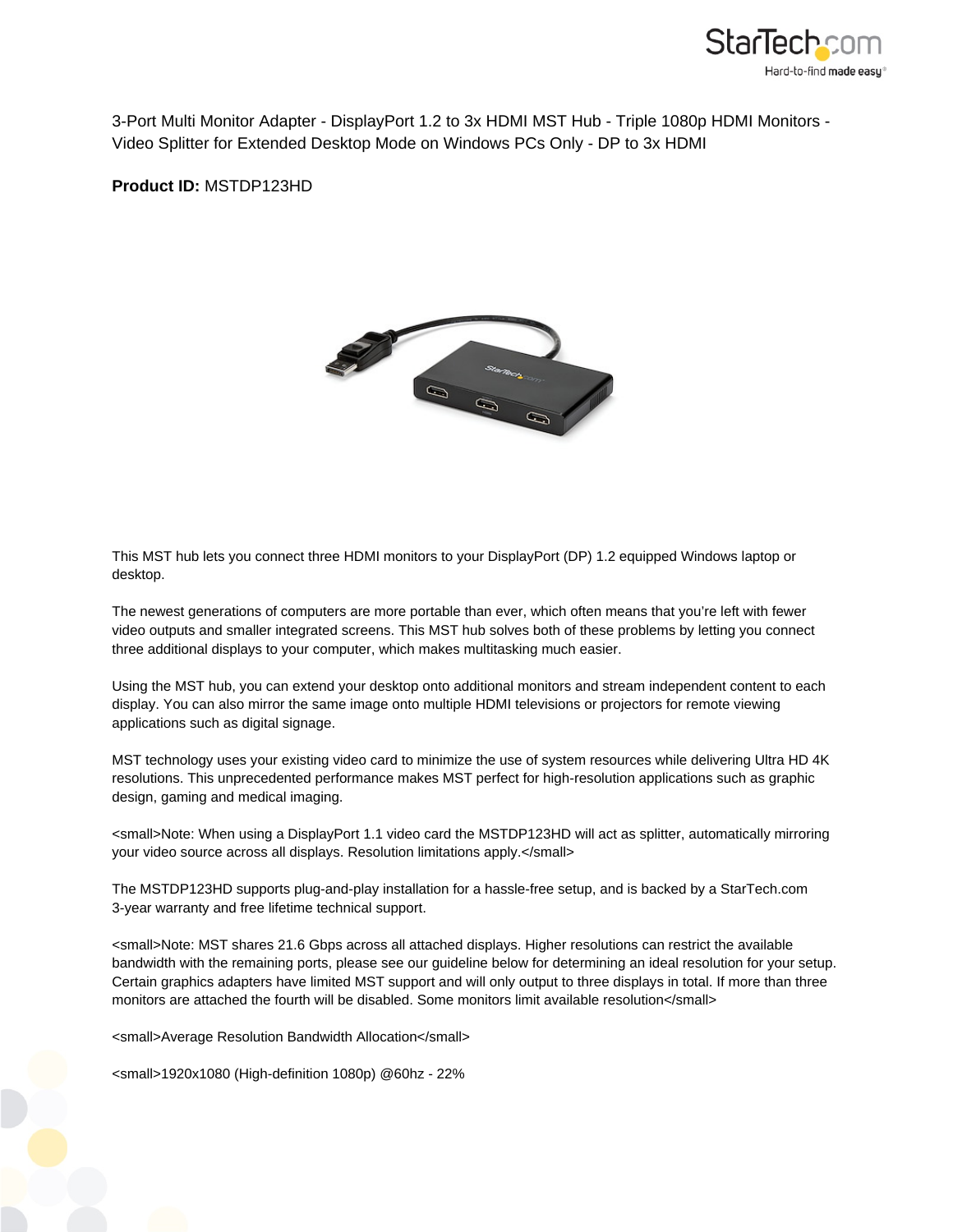

1920x1200 @60hz - 30% 2560x1440 @60hz - 35% 2560x1600 @60hz - 38% 3840 x 2160 (Ultra HD 4K) @30hz - 43%</small> <small>Note: Exceeding 100% will reduce functionality.</small> <small>Examples of Supported Resolution Configurations</small> <small>Examples of Unsupported Resolution Configurations</small>

## **Certifications, Reports and Compatibility**

## **Applications**

- Use one screen for reference data such as websites, while composing in another screen
- Dock your DP 1.2 device and add three high-resolution displays at your workstation
- Create a panoramic video wall for HDMI digital signage applications using your DisplayPort computer
- Edit images, video or audio clips across three displays in any orientation or resolution
- Perfect for spanning a spreadsheet or worksheet across three displays, to avoid side-scrolling

• Enjoy the panoramic views built into games and display helpful codes and walk-through data on a third display, at the same time

## **Features**

• MULTI MONITOR ADAPTER FOR WINDOWS: DisplayPort to HDMI MST hub drives up to 3x HDMI monitors in extended or duplicate mode using a DP port on Windows desktop PCs or laptops Not compatible with macOS

• DISPLAY RESOLUTION: Multiple monitor DisplayPort to HDMI MST hub supports HD resolutions up to 3x 1080p 60Hz on three monitors, or dual 4K 30Hz on two monitors, or can support three ultrawide displays up to 2560x1080

• COMPATIBILITY: 3-Port DisplayPort to HDMI MST video splitter works with laptops, computers or desktop graphics cards Requires host system with DP 1.2/HBR2/MST or later from HP, Dell & Lenovo and AMD, NVidia & Intel video cards

• INCREASE PRODUCTIVITY: Increase productivity by extending your desktop at your workstation in the office/home office MST technology uses your GPU/video card performance to deliver uncompressed video and use minimal system resources

• EASY TO USE: Triple monitor adapter natively supports 3x HDMI screens; Works w/Windows only and provides an easy driverless setup Latching DisplayPort connector ensures a reliable connection and prevents accidental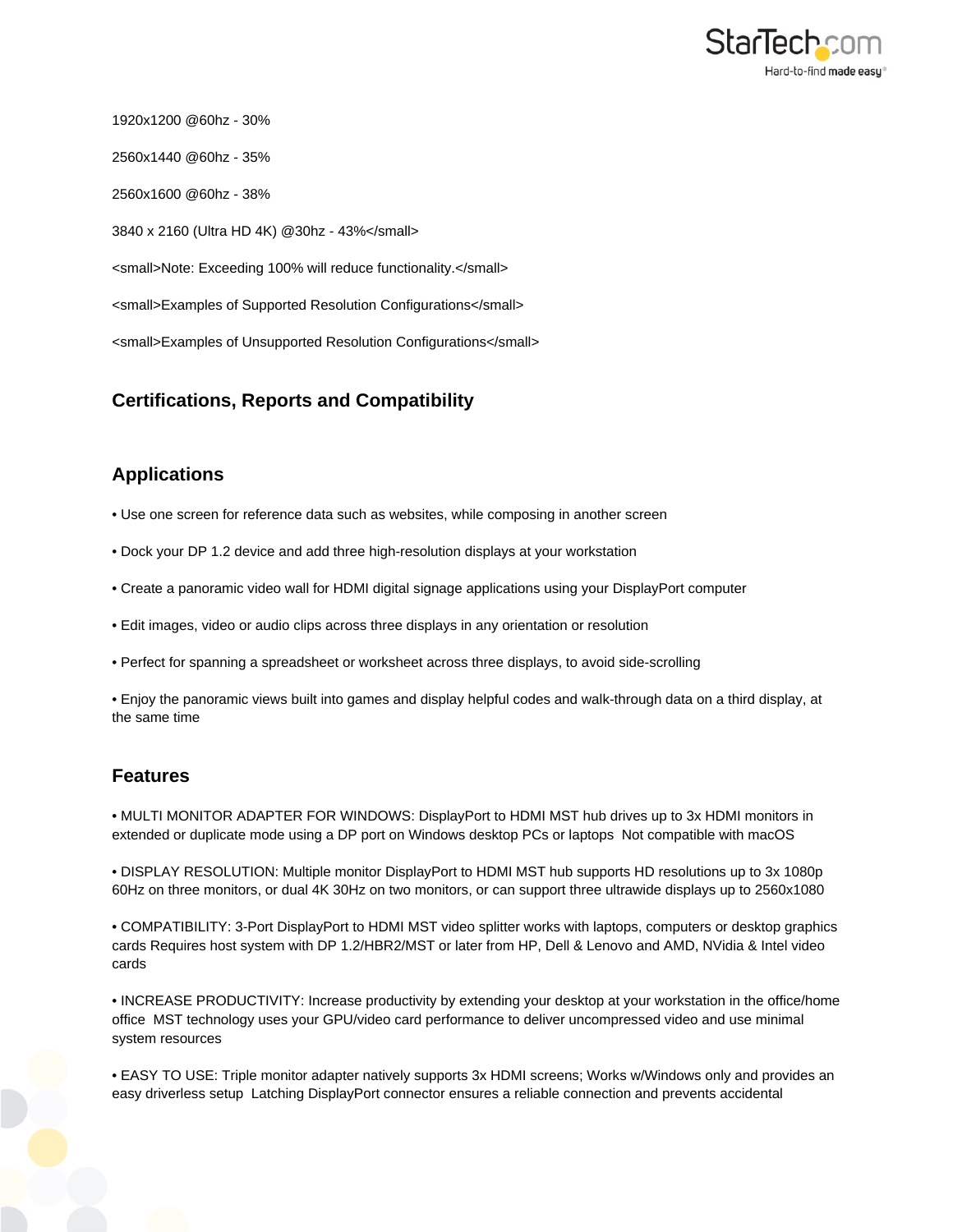

## disconnection

• CONVENIENCE: MST (multi-stream transport) hub is equipped with a built-in 7.5" (19m) cable for video (DisplayPort) and an AC power adapter Supports LPCM digital audio

• GPU CAPABILITIES: Please verify maximum number of displays supported by your GPU; Some GPU chips (such as Intel HD Graphics) are only capable of supporting a maximum of three displays (laptop screen may be disabled when connected to three monitors)

| <b>Hardware</b>    | Warranty                                              | 3 Years                                                                                                                                                                                                                                                                                                                                                                     |
|--------------------|-------------------------------------------------------|-----------------------------------------------------------------------------------------------------------------------------------------------------------------------------------------------------------------------------------------------------------------------------------------------------------------------------------------------------------------------------|
|                    | Active or Passive Adapter Active                      |                                                                                                                                                                                                                                                                                                                                                                             |
|                    | Ports                                                 | 3                                                                                                                                                                                                                                                                                                                                                                           |
|                    | AV Input                                              | DisplayPort - 1.2                                                                                                                                                                                                                                                                                                                                                           |
|                    | AV Output                                             | <b>HDMI - 1.4</b>                                                                                                                                                                                                                                                                                                                                                           |
|                    | Audio                                                 | Yes                                                                                                                                                                                                                                                                                                                                                                         |
|                    | Chipset ID                                            | MegaChips - STDP4320                                                                                                                                                                                                                                                                                                                                                        |
| <b>Performance</b> |                                                       |                                                                                                                                                                                                                                                                                                                                                                             |
|                    | Maximum Cable Distance 49.9 ft [15.2 m]<br>To Display |                                                                                                                                                                                                                                                                                                                                                                             |
|                    | Maximum Digital<br><b>Resolutions</b>                 | 3840 x 2160 @30hz                                                                                                                                                                                                                                                                                                                                                           |
|                    | <b>Supported Resolutions</b>                          | <p>Note: MST shares 21.6 Gbps across all attached displays. Higher<br/>resolutions can restrict the available bandwidth with the remaining<br/>ports, please see our guideline below for determining an ideal<br/>resolution for your setup.</p> <p>Average resolution bandwidth<br/>allocation</p> <p><small>1920x1080 (High-definition 1080p) @60hz -<br/>22%</small></p> |
|                    |                                                       | 1920x1200 @60hz - 30%                                                                                                                                                                                                                                                                                                                                                       |
|                    |                                                       | 2560x1440 @60hz - 35%                                                                                                                                                                                                                                                                                                                                                       |
|                    |                                                       | 2560x1600 @60hz - 38%                                                                                                                                                                                                                                                                                                                                                       |
|                    |                                                       | 3840 x 2160 (Ultra HD 4K) @30hz - 38%<br><p><small>Note: Exceeding 100% will reduce<br/>functionality.</small></p>                                                                                                                                                                                                                                                          |
|                    | Wide Screen Supported                                 | Yes                                                                                                                                                                                                                                                                                                                                                                         |
|                    | Audio Specifications                                  | HDMI - 7.1 Channel Audio                                                                                                                                                                                                                                                                                                                                                    |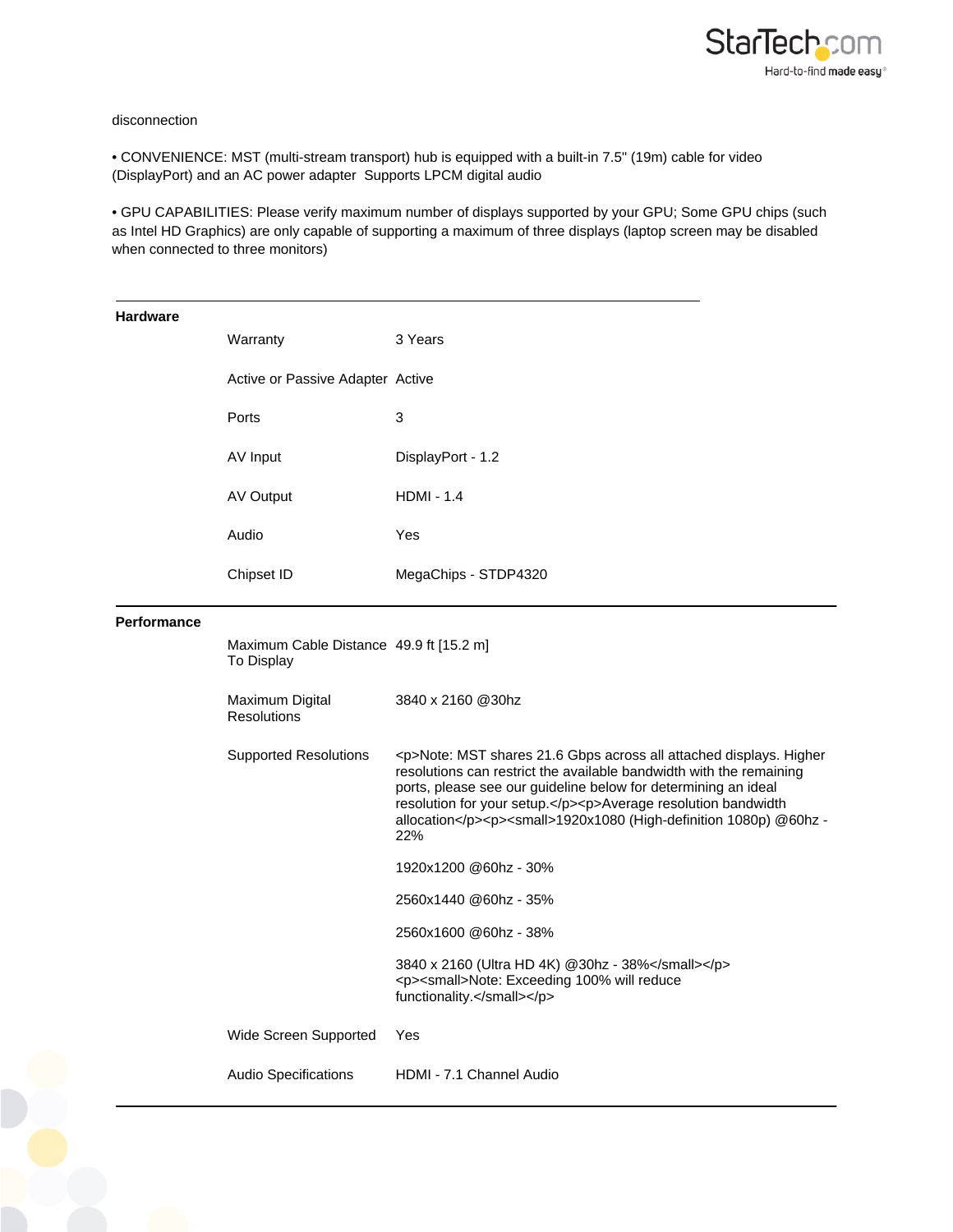

| Connector(s)                              |                                 |                            |
|-------------------------------------------|---------------------------------|----------------------------|
|                                           | Connector A                     | DisplayPort (20 pin)       |
|                                           | Connector B                     | HDMI (19 pin)              |
| <b>Software</b>                           |                                 |                            |
|                                           | OS Compatibility                | Windows 10, 8.1, 8         |
| Power                                     |                                 |                            |
|                                           | Power Source                    | <b>AC Adapter Included</b> |
|                                           | Input Voltage                   | 100 - 240 AC               |
|                                           | Input Current                   | 0.5A                       |
|                                           | Output Voltage                  | 5DC                        |
|                                           | <b>Output Current</b>           | 3A                         |
|                                           | <b>Center Tip Polarity</b>      | Positive                   |
|                                           | Plug Type                       | N                          |
|                                           | Power Consumption (In<br>Watts) | 15                         |
| <b>Environmental</b>                      |                                 |                            |
|                                           | <b>Operating Temperature</b>    | 0C to 45C (32F to 113F)    |
|                                           | Storage Temperature             | -20C to 70C (-4F to 158F)  |
|                                           | Humidity                        | 50-90%                     |
| <b>Physical</b><br><b>Characteristics</b> |                                 |                            |
|                                           | Color                           | <b>Black</b>               |
|                                           | Material                        | Plastic                    |
|                                           | Cable Length                    | 7.5 in [19 cm]             |
|                                           | Product Length                  | 13.0 in [33.0 cm]          |
|                                           | Product Width                   | 4.1 in [10.5 cm]           |
|                                           | Product Height                  | 0.6 in [14.0 mm]           |
|                                           | Weight of Product               | 4.5 oz [127.0 g]           |
|                                           |                                 |                            |